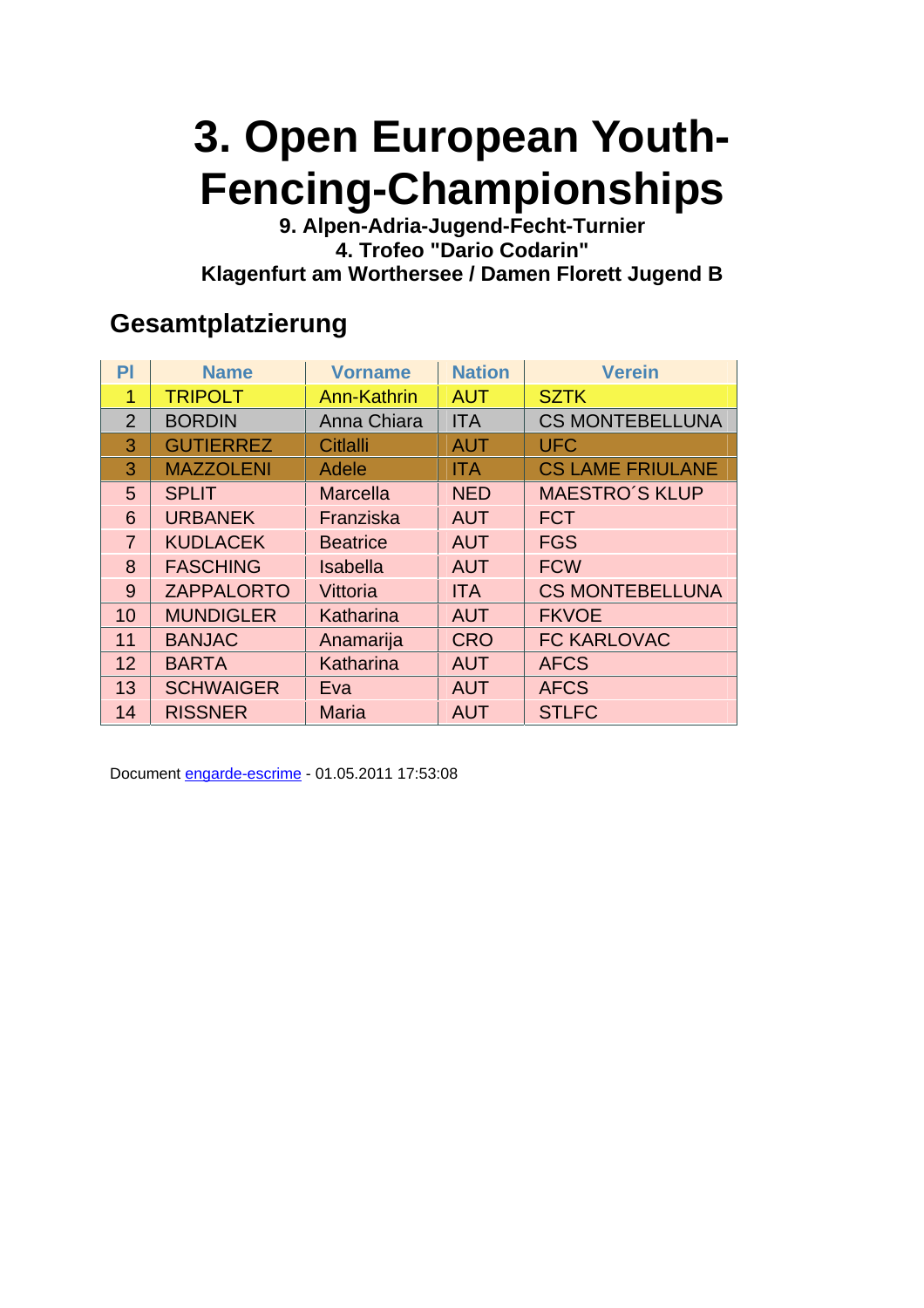**9. Alpen-Adria-Jugend-Fecht-Turnier 4. Trofeo "Dario Codarin" Klagenfurt am Worthersee / Damen Florett Jugend B** 

### **Direktausscheidung mit 16**

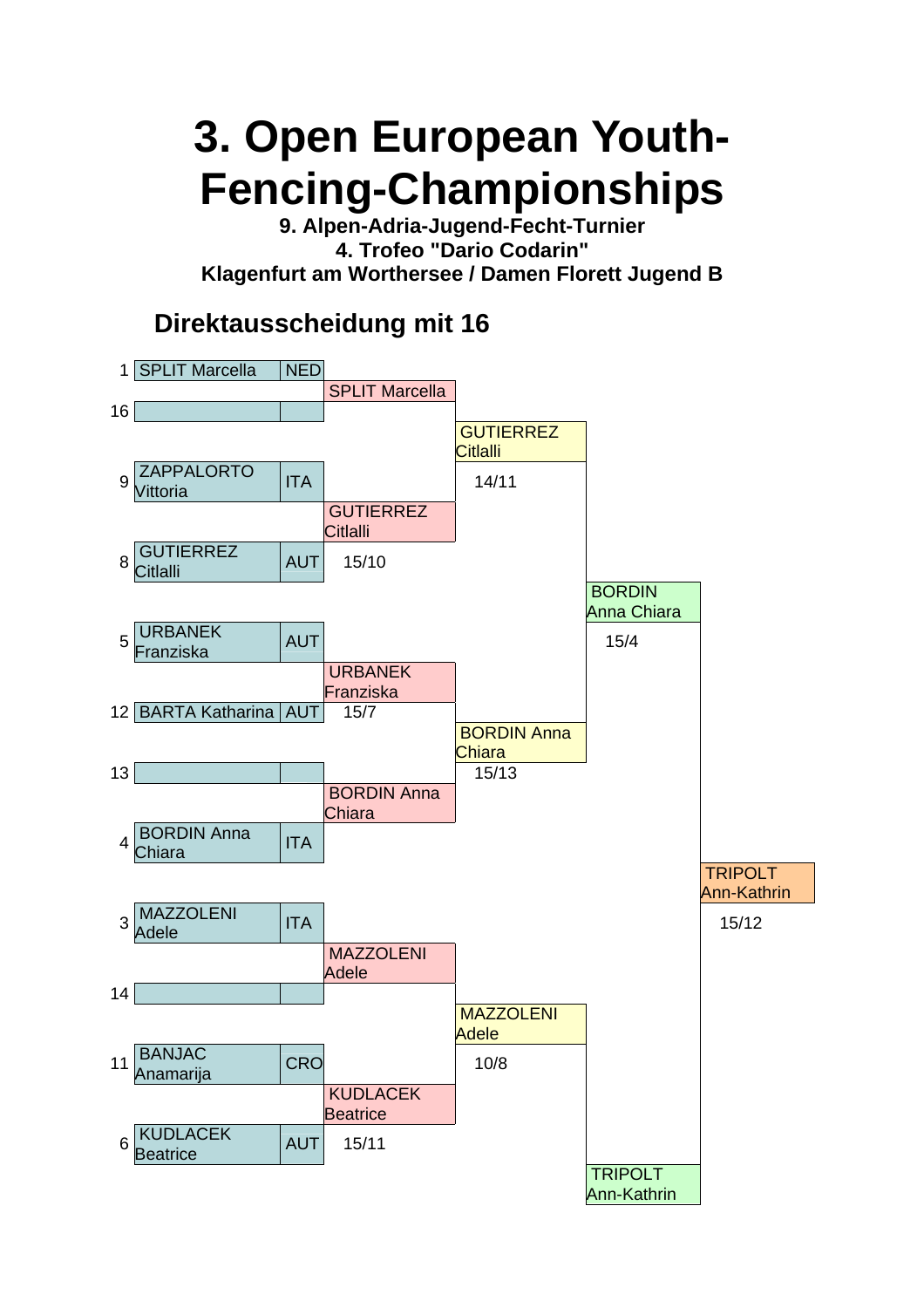

Document engarde-escrime - 01.05.2011 17:53:30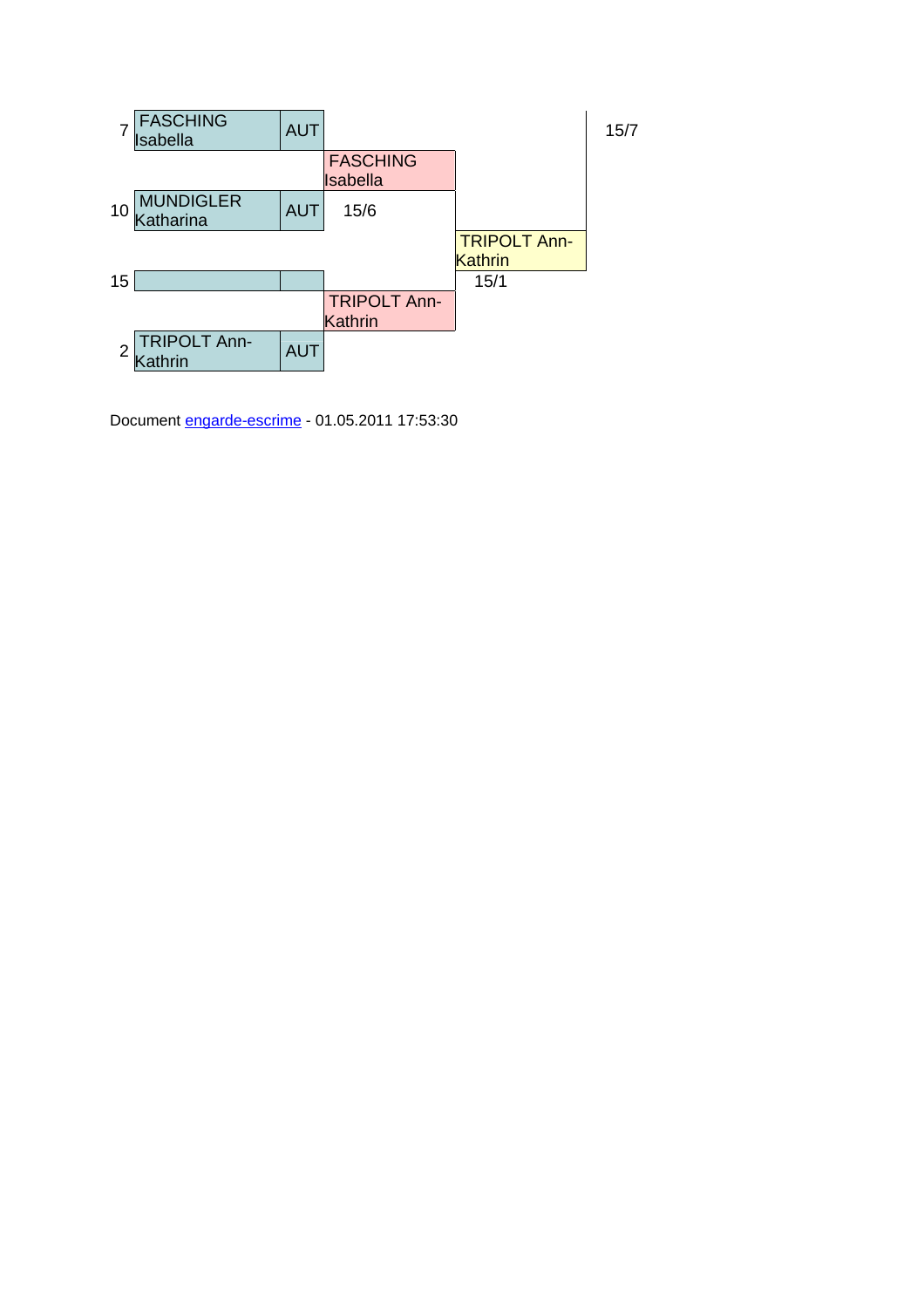**9. Alpen-Adria-Jugend-Fecht-Turnier 4. Trofeo "Dario Codarin" Klagenfurt am Worthersee / Damen Florett Jugend B** 

### **Runden, Durchg. Nr 1**

| <b>Runde Nr 1</b>          |            |   |   |   |   |   |   |    | S/G | <b>Index</b> | G1 |
|----------------------------|------------|---|---|---|---|---|---|----|-----|--------------|----|
| <b>MUNDIGLER Katharina</b> | AUT        |   |   |   | 3 | V |   | 4  | 1/6 | $-12$        | 14 |
| <b>KUDLACEK Beatrice</b>   | <b>AUT</b> | V |   |   | V | 3 | 2 | 3  | 2/6 | -5           | 19 |
| <b>TRIPOLT Ann-Kathrin</b> | AUT        | v |   |   | V | V | 3 | V4 | 5/6 | 16           | 27 |
| <b>BARTA Katharina</b>     | AUT        | V | З |   |   | V |   | 0  | 2/6 | $-11$        | 15 |
| <b>BANJAC Anamarija</b>    | <b>CRO</b> |   |   |   | 3 |   | 2 | 4  | 1/6 | $-12$        | 16 |
| <b>BORDIN Anna Chiara</b>  | ITA        | V |   |   | V | V |   | V  | 6/6 | 17           | 30 |
| <b>MAZZOLENI Adele</b>     | ITA        | V |   | 3 |   |   | 4 |    | 4/6 |              | 27 |

| <b>Runde Nr 2</b>          |            |   |   |   |   |   |   |   | S/G | <b>Index</b> | GT |
|----------------------------|------------|---|---|---|---|---|---|---|-----|--------------|----|
| <b>RISSNER Maria</b>       | AUT        |   | 2 |   |   |   |   | 2 | 1/6 | $-16$        | 12 |
| <b>ZAPPALORTO Vittoria</b> | ITA        |   |   | 3 | 4 | 2 | 3 | 4 | 1/6 | -6           | 21 |
| <b>FASCHING Isabella</b>   | AUT        |   |   |   | 4 | 0 |   | 3 | 3/6 | 2            | 22 |
| <b>URBANEK Franziska</b>   | AUT        |   |   |   |   | 3 |   |   | 5/6 | 11           | 28 |
| <b>SPLIT Marcella</b>      | <b>NED</b> |   |   |   | V |   |   |   | 6/6 | 24           | 30 |
| <b>SCHWAIGER Eva</b>       | AUT        | 3 |   |   |   | 0 |   |   | 1/6 | $-18$        | 10 |
| <b>GUTIERREZ Citialli</b>  | AUT        |   |   |   | ႒ |   |   |   | 4/6 | 3            | 22 |

Document engarde-escrime - 01.05.2011 17:48:44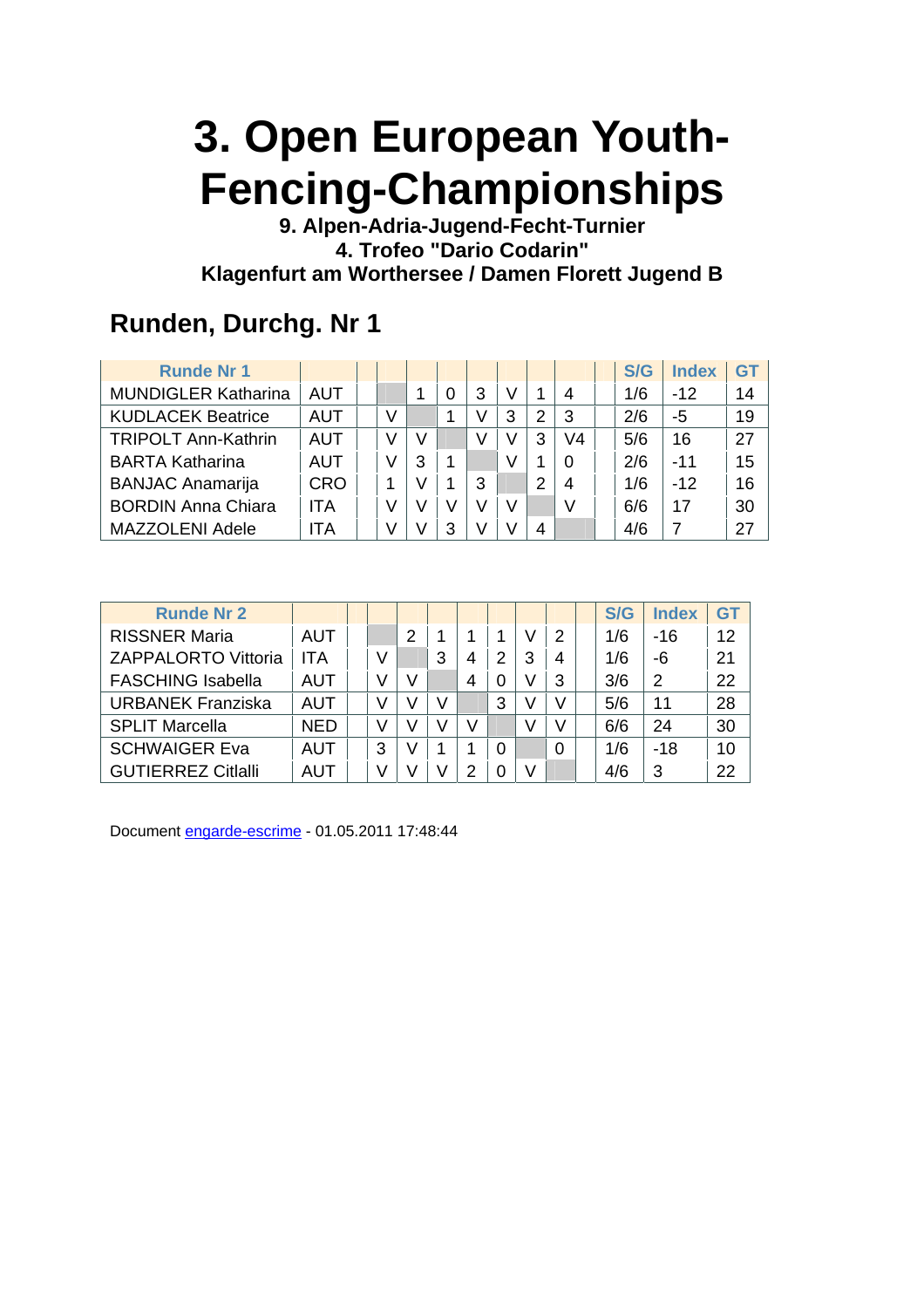**9. Alpen-Adria-Jugend-Fecht-Turnier 4. Trofeo "Dario Codarin" Klagenfurt am Worthersee / Damen Florett Jugend B** 

### **Runden, Durchg. Nr 2**

| <b>Runde Nr 1</b>          |            |   |   |   |   |   |   | S/G | <b>Index</b> | GT |
|----------------------------|------------|---|---|---|---|---|---|-----|--------------|----|
| <b>FASCHING Isabella</b>   | AUT        |   |   | 2 | 2 | 3 | 3 | 2/6 | -3           | 20 |
| <b>BARTA Katharina</b>     | <b>AUT</b> |   |   | 2 | 0 |   | 3 | 1/6 | $-16$        | 11 |
| <b>URBANEK Franziska</b>   | AUT        | V |   |   | 4 |   |   | 4/6 | 7            | 24 |
| <b>RISSNER Maria</b>       | AUT        | 2 | 2 |   | 2 |   |   | 0/6 | $-21$        | 9  |
| <b>SPLIT Marcella</b>      | <b>NED</b> | V |   |   |   | 4 |   | 5/6 | 12           | 29 |
| <b>MAZZOLENI Adele</b>     | <b>ITA</b> |   |   |   | V |   |   | 6/6 | 22           | 30 |
| <b>ZAPPALORTO Vittoria</b> | <b>ITA</b> |   |   | າ | 4 |   |   | 3/6 | -1           | 21 |

| <b>Runde Nr 2</b>          |            |   |   |    |   |   |          |   | S/G | <b>Index</b> | GT |
|----------------------------|------------|---|---|----|---|---|----------|---|-----|--------------|----|
| <b>MUNDIGLER Katharina</b> | AUT        |   | V |    | 3 |   | $\Omega$ | V | 3/6 | 0            | 21 |
| <b>SCHWAIGER Eva</b>       | AUT        |   |   |    | 2 |   | 1        | 2 | 1/6 | -16          | 13 |
| <b>BANJAC Anamarija</b>    | <b>CRO</b> |   | V |    | 2 | 4 | 0        |   | 2/6 | -7           | 17 |
| <b>KUDLACEK Beatrice</b>   | AUT        |   |   | V4 |   |   | V        | 3 | 5/6 | 11           | 27 |
| <b>GUTIERREZ Citlalli</b>  | AUT        | 2 | 4 |    |   |   |          | 0 | 1/6 | -16          | 13 |
| <b>TRIPOLT Ann-Kathrin</b> | AUT        |   |   |    | 3 |   |          | V | 5/6 | 18           | 28 |
| <b>BORDIN Anna Chiara</b>  | ITA        | 3 |   |    |   |   | 3        |   | 4/6 | 10           | 26 |

Document engarde-escrime - 01.05.2011 17:49:03